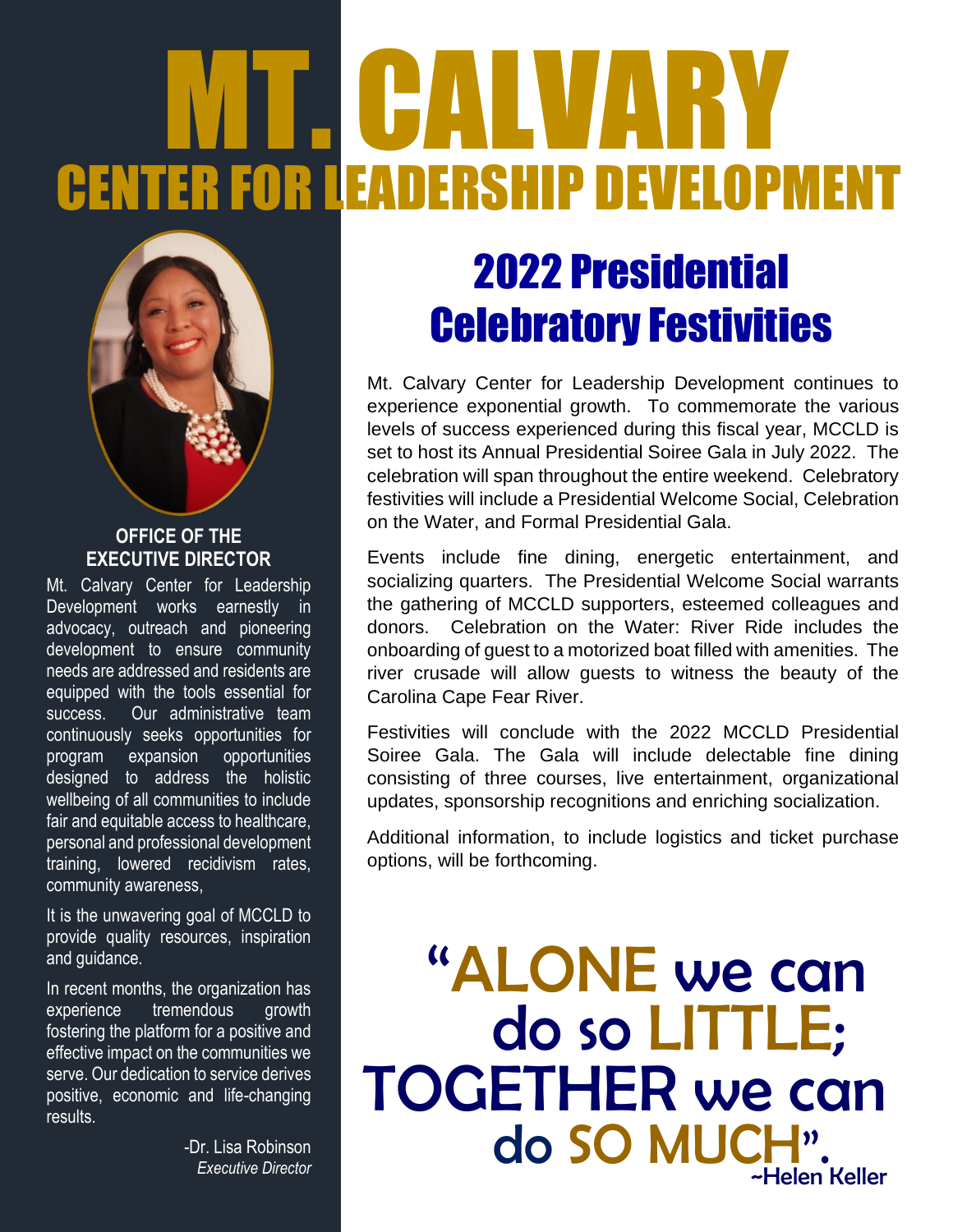# MCCLD Newsletter

#### **MCCLD Welcomes New Employees to Meet Service and Expansion Demands**  $\bullet$

As MCCLD continues to experience growth, the Center is rooted in its service commitment to southeastern North Carolina. As the mission of MCCLD continues to experience tremendous progression, it is imperative to have highly skilled employees strategically positioned to best serve communities and to address their needs.

A warm and hearty welcome is extended to the following new personnel in their service roles.

- Ms. Rachel Millard, February 8 *Community Health Worker New Hanover County*
- Ms. Edith Patino, February 8 *Community Health Worker New Hanover County*
- Ms. Yikimya McLaughlin, February 8 *Community Health Worker Scotland County*
	- Mr. Spencer Demery, March 1 *Community Health Worker Bladen County*

Ms. Arika Miller, March 1 *Community Health Worker Sampson County*

Mr. Reddgo Long, March 1 *Dean of Community Engagement and Special Programs/VIC Coach*

Mr. Justin May, March 1 (New Appointment) *Human Resources Director Associate Director of Administrative Affairs*



#### **VIC Academy Vocational, Industrial and College Preparatory Academy** ●

The Mt. Calvary Center for Leadership Development is pleased to announce it's now accepting applications for the Vocational, Industrial, and College Preparation (VIC) Academy. The VIC Academy aims to provide

advanced post-secondary exposure and career training to sixth, seventh and eighth grade students who reside in historically marginalized and underserved communities throughout Bladen, Duplin, New Hanover, Pender and Sampson Counties.

The VIC Academy provides vigorous training, enhanced life-styles and career exploration in various high-demand and high-skill areas to include Aviation, Construction Management, Culinary Arts, Engineering, IT Coding, Machining, Marine Biology, Mechanics, Mechatronics, Medical and Health Sciences, and Welding. The academy will provide students with the skills and accelerated knowledge to develop a sound-career interest portfolio.

Applications may be obtained by contacting Mr. Reddgo Long at **or** visiting [www.mcleadership.org.](http://www.mcleadership.org/)



#### **Early Detection Helps to Save Lives in the Battle Against BREAST CANCER** ●

On Saturday, February 26, Mt. Calvary Center for Leadership Development hosted a Mammography Testing Clinic at its Burgaw Campus. The event was cosponsored by New Hanover Regional Medical Center; Novant Health. The two entities worked collectively to ensure women at high risk of developing breast cancer received preventive screening at no direct cost to the patient, medical referrals for specialized care and no insurance requirements.

Registration was open to the public with limited appointment availability. The event provided mammography screenings for 14 patients. All screening

Appointments were filled necessitating a waiting list and need for future events.

*"I got a mammogram ten years ago and it was fine so I never thought about getting another one until someone from MCCLD talked to me about the importance of getting a mammogram every year and I did not have a doctor but MCCLD helped me find a doctor to follow up with". . ~Patient*

#### **SUCCESS STORY: Reaching Beyond the Break**

●

Community Health Workers from Brunswick and Columbus Counties worked collaboratively to assist a family with limited English capabilities. MCCLD received an alarming call from a concerned citizen requesting urgent assistance for a family in need of rental assistance, medical service coordination and counseling services.

Ms. Lizeth Mendoza provided translation services for the family and worked diligently along with Mr. Albert Smith to address the needs of the family and to best assist with overcoming barriers.

As a result of Ms. Mendoza's and Mr. Smith's timely response the family received much needed resources such as food and clothing. Additionally, the family was referred to Cape Fear Network to address their medical needs. Cape Fear Network is committed to provide individual with free medication, medical treatment based on income, affordable urgent treatment and medical referrals for specialized treatment to address chronic illnesses.

"My job grants me the opportunity to change lives and build bridges".

*~Lizeth Mendoza Brunswick County CHW*

"Service as a Community Health Worker is more than a profession, IT'S MINISTRY".

> *~Albert Smith, Jr. Columbus County CHW*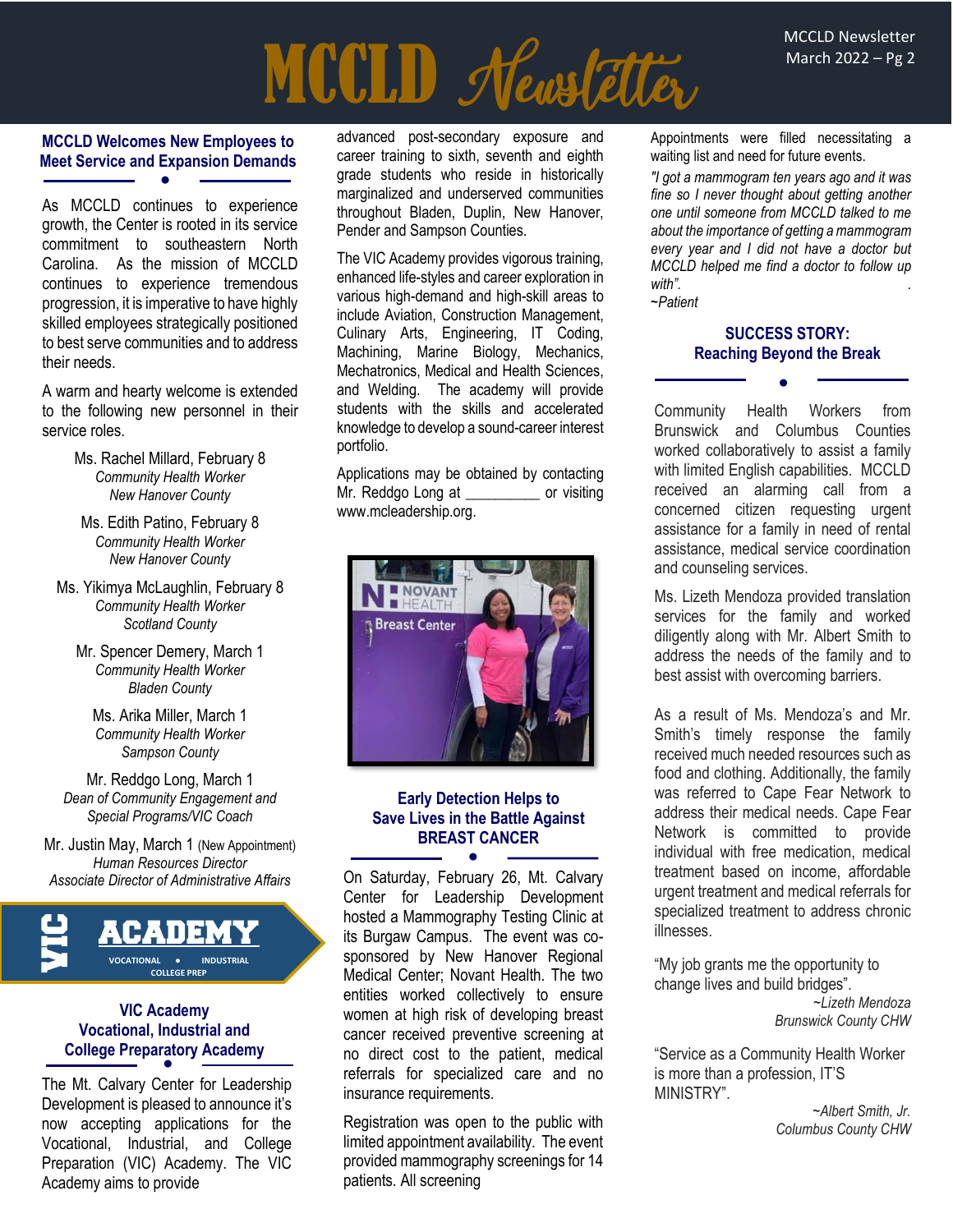MCCLD Newsletter March 2022 – Pg 3

# **MCCLD** Upcoming Events

#### **PURPLE DAY: Bringing Awareness to Epilepsy**

An estimated 50 million people worldwide have epilepsy. In the past famous people such as Joan of Arc, Alexander the Great and Harriet Tubman battled epilepsy. ●

Seizures cause a change in functions or behavior and may take many different forms to include a blank stare, muscle spasms, uncontrollable movements, odd sensations and convulsion.

Epileptic seizures are triggered by flickering lights, lack of sleep, missing meals and illicit drug use.

PURPLE DAY is an international grassroots effort dedicated to increasing awareness and comfort to those who battle epilepsy. Since its infancy in 2012, event participation and awareness has grown tremendously. Last year, 85 countries wore purple in honor of epilepsy awareness.

MCCLD invites you to participate in "Purple Day" on March 26 by wearing purple to assist in the global campaign designed to provide comfort to those battling epilepsy and gain awareness.

### **MCCLD Participates in Malpass Corner Elementary Career Day**



Dr. Tate and Dr. Robinson met with students to discuss the functional purpose of nonprofit organizations, the services we provide and the area we provide services. Several students were excited to learn about the MCCLD scope of service as the students expressed their interest in helping others. A young man said "I wanted to be an engineer but after talking with you, I want to open a nonprofit and help people". Dr. Tate also participated in Read Across America at Malpass Corner Elementary.

# EPILEPSIE CHANGES LIVES BUT HOPE & FAITH **CREATE**  STRENGTH

#### **DATES TO REMEMBER**

**MARCH 11**

VACCINATION CLINIC; 8:30 AM – 10:30 AM Sunoco Winnabow & Cheetah Mart 6341 Ocean Highway East Winnabow, North Carolina

**MARCH 15**

Access for Latino & Minority Communities to Programs & Services in Columbus County; 10:00 AM– 11:00 AM Meeting ID: 838.3272.4232 Passcode: 591344

**MARCH 26** VACCINATION CLINIC; 2:00 PM – 5:00 PM Los Portales 912 South Kerr Avenue Wilmington, North Carolina

**MARCH 29** MCCLD QUARTER BOARD MEETING 6:00 PM MCCLD Burgaw Office 405 Highway 117 South Burgaw, North Carolina